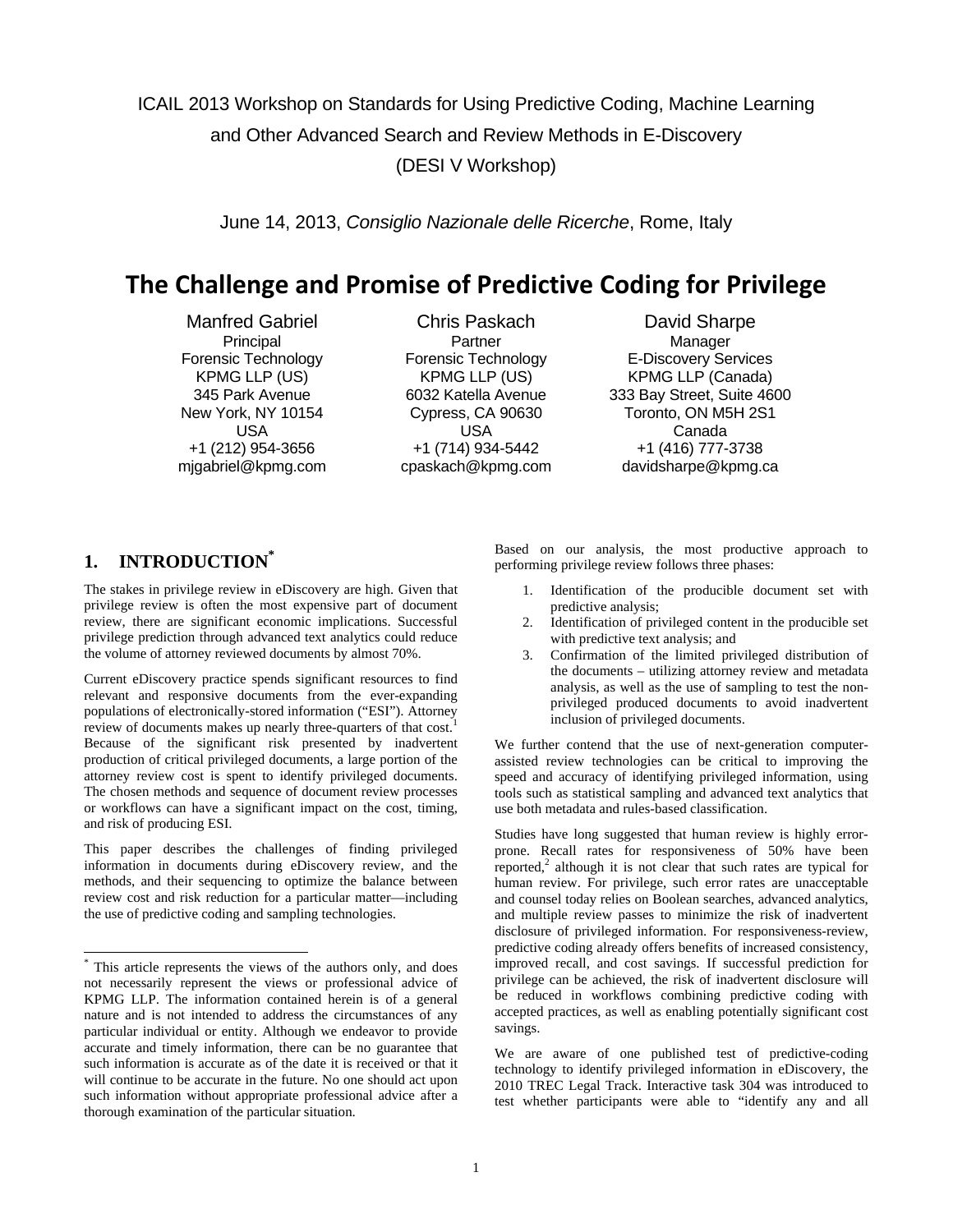documents or communications in the TREC Legal Track Enron Collection that are subject to a claim of privilege, attorney workproduct, or other applicable protection, regardless of whether they are responsive..."<sup>3</sup> The tests took a very broad view of what constituted "potentially privileged" documents.<sup>4</sup> The two runs that scored the highest achieved 63.3% to 71.5% recall, levels that will be insufficient in practice to protect against inadvertent disclosure.

## **2. PRIVILEGE IN EDISCOVERY**

During legal document review, as part of the U.S. system of electronic discovery (or similar rules in other jurisdictions, e.g. edisclosure in the U.K.), counsel pursues three goals:

#### **2.1 Disposition**

First, each document that is being considered must be determined to be responsive or non-responsive to the eDiscovery request. Responsive documents will typically be produced. Family members of responsive documents, that is, cover email or attachments, will be included.

## **2.2 Knowledge Construction**

Second, the construction of knowledge: eDiscovery is, like all discovery, designed to develop the facts of the dispute and to streamline civil procedure by revealing the incontrovertible facts contained in the objective documents relating to the case. The challenge therefore is to find the small set of documents (among the population of potentially millions) that is not only responsive but truly interesting.

## **2.3 Protection of Information, Including Privilege**

Finally, document review in eDiscovery must protect certain information from disclosure. The most obvious example is privileged information, specifically the attorney-client privilege recognized under U.S. law. There is also the work-product doctrine, which protects materials prepared in anticipation of litigation from discovery. Additional types of information may be protected and must be identified: PII (personally identifiable information, PHI (protected health information), confidential documents, trade secrets, source code, etc. The specific type of information that requires protection from disclosure will vary from matter to matter.

The remainder of this paper will focus on the third goal (protection of information) and on the challenge of identifying information subject to the attorney-client privilege and the workproduct doctrine ("privileged" information). We discuss traditional techniques as well as predictive-coding strategies used to identify privileged information. The goals of disposition and knowledge construction still need to be achieved. Will the nextgeneration predictive-coding software permit successful prediction for privilege, if used in the context of an appropriate workflow, and what will be the economic impact?

## **3. THE CHALLENGES OF IDENTIFYING PRIVILEGED INFORMATION**

Greater automation in legal services is seen as inevitable. In fact, experts anticipate a "1% crisis," meaning that eventually, even after applying automated keyword searching to eliminate 99% of

a dataset, the remaining one percent of large datasets will still be too large for reasonably cost-effective manual review.<sup>5</sup> The need for greater automation, however, comes with its own difficulties—particularly in the case of privilege review. In addition to the human challenge of knowing a privileged document<sup>6</sup> text when one sees it, there are specific challenges to finding privileged documents using predictive coding:

- Designations as "privileged and confidential" themselves are not a definitive basis for a claim of privilege.
- The determination whether legal advice was sought or rendered may be nuanced and subtle.
- Unlike for most other review tasks, the sender and recipient of the communication may help to determine whether privilege existed (disclosure to a third party will waive privilege, legal advice rendered by or sought from non-attorneys is not privileged).
- Joint-Defense agreements may preserve privilege despite disclosure to a party that is not the counsel for the disclosing party.
- Facts not apparent in the text of the document may affect privilege. For example, privilege can be waived for *all* copies of a document even if only one copy was disclosed to a third party. This waiver may extend to the subject matter of the disclosed document, and thus all documents dealing with the same subject matter.
- Communications between non-attorneys may be privileged. For example, if communications are between employees of the attorney's client and the communication conveys legal advice rendered to the client, the communication may be privileged.
- While under U.S. rules in-house lawyers can render legal advice and their communications may be subject to privilege, their specific role in the communication must be considered. A specific lawyer who is employed by the client may act in their role as in-house counsel (making privilege available) or in a business role (making privilege unavailable).

Detail on US privilege rules is provided in Appendix I.

Privileged documents tend to occur less frequently in review populations, as an analysis of document repositories showed. 7 The analyzed repositories represent both litigation and investigation matters, comprising over 13 million reviewed documents. Only 2.7% of the total reviewed documents were marked privileged. This corresponds to 11.7% of all documents marked "Responsive." Anecdotal evidence suggests prevalence of privilege may be much lower in some cases, as low as 0.5% of all documents. Such low richness has implications for predictive coding workflows. Sample sizes will need to be increased, potentially significantly, to estimate privilege distribution and to attain sufficient numbers of privileged training documents to train a classifier.

Finally, given the high stakes of privilege review, recall levels typically considered acceptable for predictions on responsiveness will be too low for privilege purposes. (See Appendix I for more detail on the stakes in privilege review.) Since the inadvertent disclosure of privileged documents may lead to the waiver of privilege for the entire subject matter, recall levels of 95-99% will likely be desirable.<sup>8</sup> Such recall levels tend to have an adverse impact on precision, so that significant numbers of documents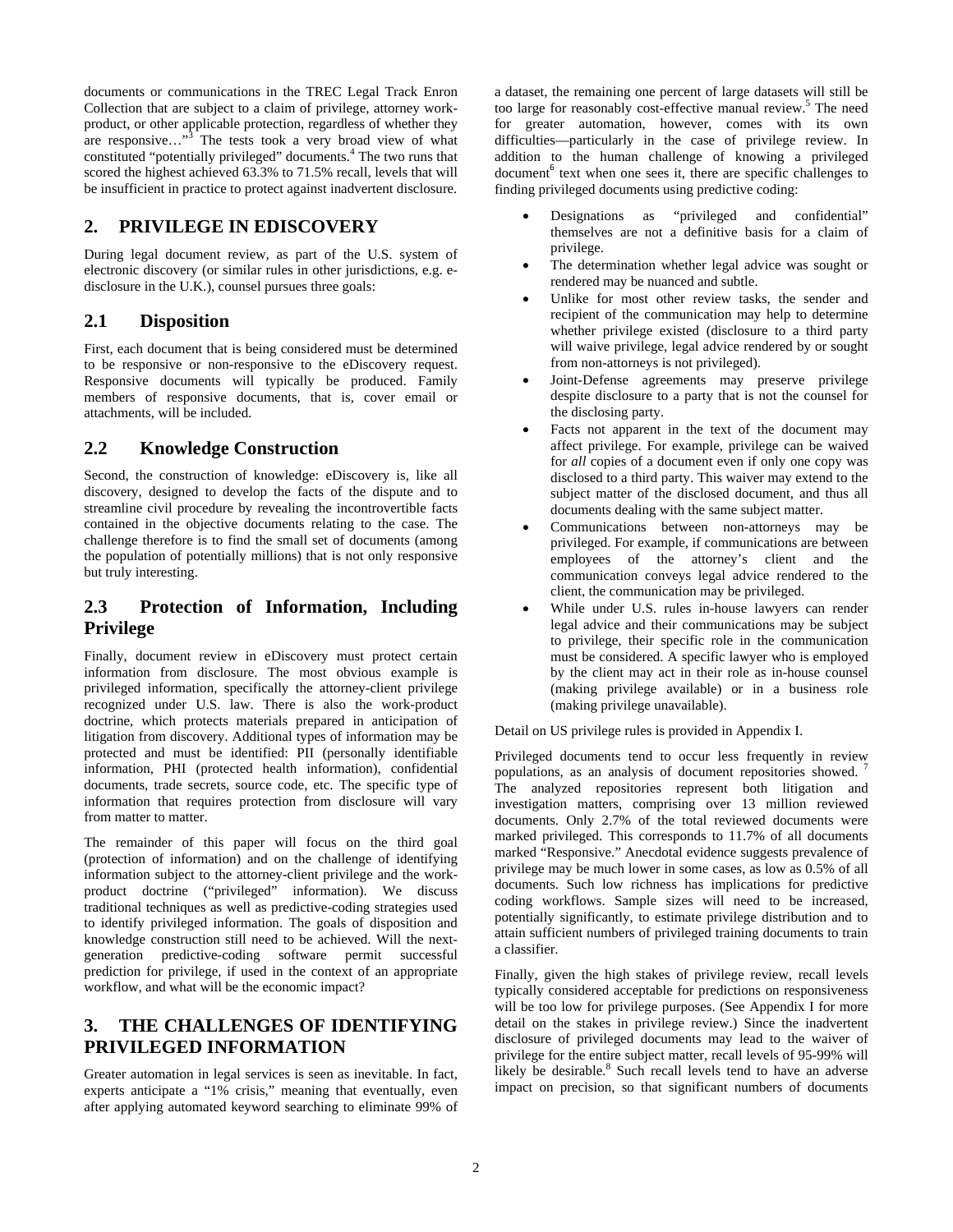ultimately not deemed privileged will be swept up for manual review.

## **4. WHAT WILL THE ECONOMIC IMPACT OF SUCCESSFUL PRIVILEGE PREDICTIONS BE?**

#### **4.1 Change in Workflow**

Currently, because no predictive coding solution has proven fully effective for privilege classification, counsel tends to use predictive coding technology to cull non-responsive documents. The remaining responsive population is still subjected to human review, for two purposes: to identify privilege, and to understand the substance of the documents (the construction of knowledge). Thus a significant reviewable population remains. The human review is augmented and supported through the use of a set of tools:

- search terms indicative of privilege ("law, legal, investigation, court, privileged, confidential, complaint, plaintiff, defendant, regulatory, attorney, draft" and so forth);
- search terms for names of attorneys, law firms, law firm URLs, etc.;
- iteration of search terms and continual expansion of search terms as additional attorney names or casespecific indications of privilege are found;
- advanced analytics tools, such as concept clustering, visualization, similarity analysis and hash-based deduplication; thread analysis for email, as well as socialnetwork data;
- multiple layers of quality control using full re-review, judgmental and statistical sampling, error analysis, and continual reviewer training;

In the context of review for privilege, there are now two approaches to integrating predictive coding:

First, predictive coding can be used as part of the quality control step in privilege review. In this model, all producible documents are still reviewed by attorneys. Either during the initial training, or in a second phase, a classifier for the identification of privileged content is trained, and each (producible) document is scored for its likelihood to contain privileged information. Recall targets should be higher than for responsiveness review, given the higher stakes for inadvertently producing a privileged document. But even if desired high levels of privilege recall cannot be achieved, a backstop exists because all producible documents will be reviewed by an attorney.<sup>9</sup> In effect, this approach permits a prioritization or stratification of the review of the producible population: documents most likely to be privileged are either reviewed first or are assigned to a dedicated team of highlyexperienced reviewers who form a privilege-review team.

Second, predictive coding technology can be used to limit the portion of the producible population actually submitted to attorney review. In other words, predictive coding is used to define a part of the producible population that will either not be reviewed or be reviewed in a different, more cost-effective workflow. Specifically, that population could be subject to a quality control or sampling workflow. This chart demonstrates the stratification of populations:



The outer circle shows the overall population. The blue circle shows all documents predicted to be responsive through predictive coding. The penumbras shown by the dotted lines and lighter color indicate family members: cover emails or attachments of a responsive or privileged document or email. (A "document family" consists of an email and its attachments.<sup>10</sup>) The penumbra around the blue circle shows the family members of documents predicted to be responsive, $11$  and, together with the blue circle, defines the producible population. The purple circle shows documents that are (a) producible, and (b) predicted to be privileged.12 The penumbra around the purple circle shows family members of those documents.

This second approach permits the highest level of efficiency in workflow, if predictions perform successfully, that is, if recall and precision targets are met for predictions of responsiveness and privilege. Four resulting categories of documents can be stratified into three workstreams:

|--|--|



The listed workstreams are examples of workflows applied to each resulting category of documents. Workstream 1 (Cull) means that these documents are treated as non-responsive and nonproducible (except family members of documents predicted R). Workstream 2 refers to documents that were predicted R but were not predicted to be privileged. While the current dominant practice is to review these documents, this is done mainly to avoid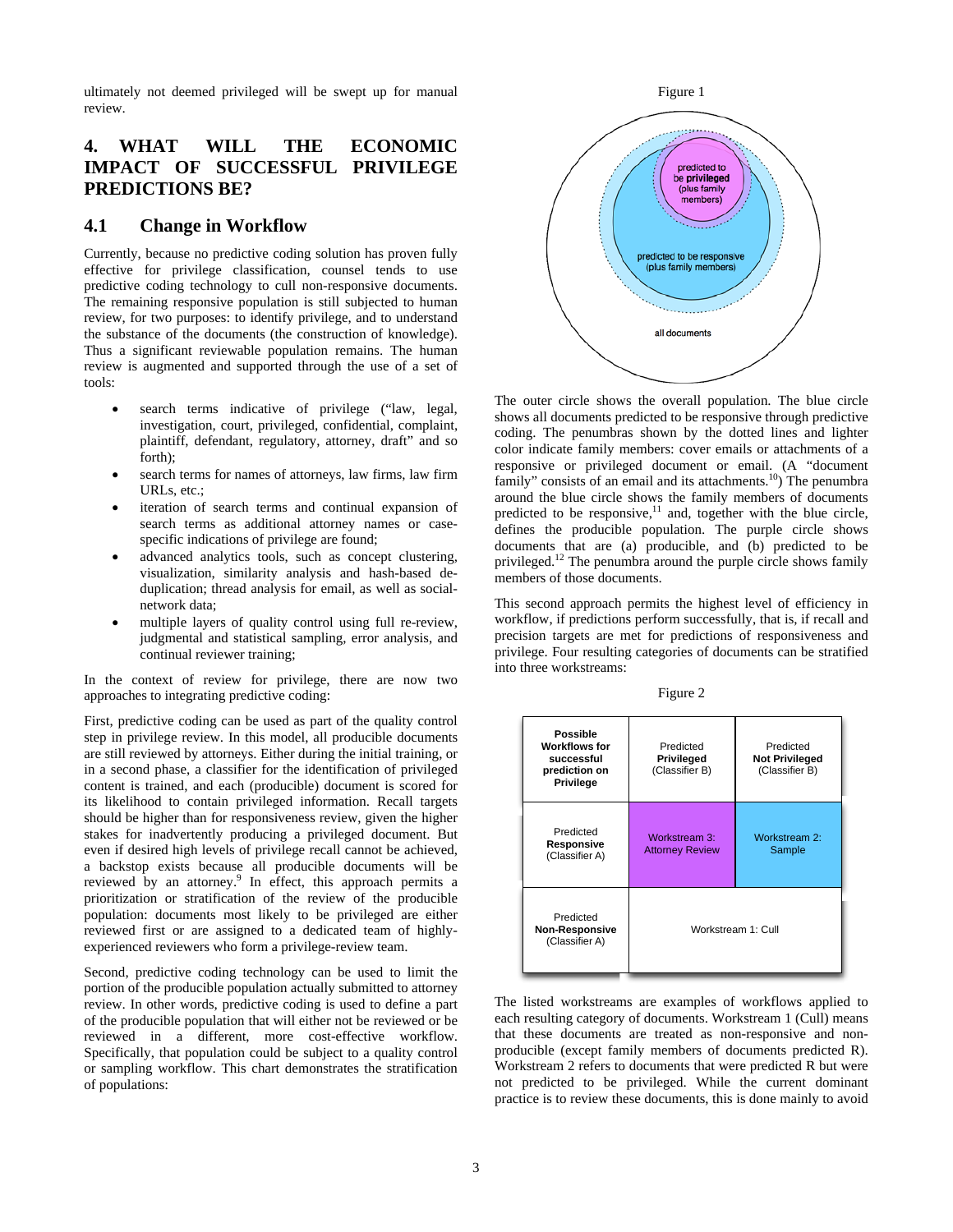the inadvertent disclosure of protected information. Therefore, if we assume successful prediction of privilege, this category of documents could potentially be produced without human review. There should, however, be rigorous quality control performed on this category of documents through statistical sampling, taking the form of, for example, elusion sampling. This approach will provide comfort that no privileged documents will be produced (within the set tolerances of the sampling workflow).

Workstream 3 refers to documents predicted to be both responsive and privileged. This is the smallest number of documents requiring review, which is conducted for two purposes: First, to identify false positives for privilege, which should be produced (recall that predictions for privilege should be optimized for recall, at the inevitable expense of precision), and second, to enable the preparation of a privilege log.<sup>13</sup>

The proposed workflow, which relies on the successful prediction of privileged information in the producible population, means that counsel cannot rely on human review to achieve the second goal of document review: the construction of knowledge. Given the difficulties of capturing the knowledge about the documents gained during large-scale human reviews, this may not be a significant loss. In fact, highly targeted reviews of documents identified through iterated rounds of advanced analytics (predictive coding focused on core documents, concept clustering, similarity analysis, sampling, and visualization) are likely to be as effective as human review at capturing meaningful insights into the substance of the documents.

## **4.2 Modeling Financial Impact**

There are significant economic implications of successful prediction for privilege. The measure of success must be that a very high level of confidence exists that a producible document population contains no privileged documents. Counsel would thus have assurance that the risk of inadvertent disclosure of privileged documents is controlled and minimized.

As described in 4.1, human review ought to be restricted to producible, potentially privileged documents, in appropriate cases. The chart below demonstrates the potential economic impact.

|                                                                                    | Assumption | % of Pop. | <b>Documents</b> |
|------------------------------------------------------------------------------------|------------|-----------|------------------|
| <b>Only Responsiveness Prediction</b>                                              |            |           |                  |
| <b>Hypothetical Document Population</b>                                            |            | 100%      | 500,000          |
| Actual Responsive %                                                                |            | 20.0%     | 100,000          |
| Docs selected (TP) (assumed Recall)                                                | 85%        |           | 85,000           |
| Increase (FP) (assumed Precision)                                                  | 75%        |           | 113.333          |
| Add family members (producible pop.)                                               | 150%       | 34.0%     | 170,000          |
| Training, sampling, etc. documents                                                 |            | 4.0%      | 20,000           |
| Total to be reviewed by attorneys                                                  |            | 38.0%     | 190,000          |
| Documents not requiring review:                                                    |            | 62.0%     | 310,000          |
|                                                                                    |            |           |                  |
| With Effective Privilege Prediction                                                |            |           |                  |
| Producible Population per above                                                    |            |           | 170,000          |
| Actual Privileged %                                                                |            | 2.5%      | 4,250            |
| Docs selected (TP) (assumed Recall)                                                | 99%        |           | 4,208            |
| Increase (FP) (assumed Precision)                                                  | 50%        |           | 8,415            |
| Add family members (review context)                                                | 150%       | 2.5%      | 12,623           |
| Training, sampling, etc. documents                                                 |            | 9.0%      | 45,000           |
| (incl. for Responsiveness classifier)                                              |            |           |                  |
| Total to be reviewed by attorneys                                                  |            | 11.5%     | 57,623           |
| Documents not requiring review                                                     |            | 88.5%     | 442,378          |
|                                                                                    |            |           |                  |
| Net documents NOT requiring attorney review with<br>effective privilege prediction |            | 26.5%     | 132,378          |

This hypothetical calculation shows that, even using highly conservative assumptions (such as a total of 45,000 documents reviewed for training two classifiers for Responsiveness and for Privilege, sampling, and so forth), a net gain of over 25% would be achieved compared to reviewing all documents predicted to be Responsive. In other words, review effort would be reduced by almost 70% (57,623 documents reviewed using effective prediction for privilege, compared to 190,000 documents reviewed).

## **5. TESTING PREDICTIONS FOR PRIVILEGE: PRELIMINARY RESULTS**

In testing that is still underway, KPMG LLP Canada has been working with Porfiau Inc. ("Porfiau"), a Canadian company that develops advanced text analytics software. Initial results, discussed below, suggest that Porfiau's technology can detect potentially privileged text with 90%+ recall without generating excessive numbers of false positives. $^{14}$  Additional testing is needed to generate more robust results across a larger number of cases, but these initial findings suggest that specific applications of advanced text classification technology can, if deployed as part of an appropriately designed review protocol, provide predictions for privilege at high recall levels at acceptable precision.

#### **5.1 Research Context**

This research initiative continues the work of others in recent years in the use of computer technology and, particularly, patternrecognition, text-analytics and machine-learning technologies, to assist in legal document review.15 Most of this work has been at the level of general relevance or issue-relevance. The most recent research into the use of technology-assisted review in the detection of privileged documents was the TREC 2010 project, Interactive Task 304. Results ranged from an *F*1 of 0.408 (Recall of 0.633, Precision of 0.302) down to an  $F_1$  of 0.126 (Recall of 0.072, Precision of 0.494).<sup>16</sup>

The results reported in this paper suggest that the Porfiau technology, still being developed, can achieve  $F_1$  scores in the range of 0.53, with Recall of approx. 0.90 and Precision of approximately  $0.37$ .<sup>17</sup>

## **5.2 Porfiau**

Using a form of machine learning with statistical pattern recognition, Porfiau deploys proprietary algorithms with finite state machines ("FSMs").<sup>18</sup> This novel application produces two methodological advantages that allow it to identify unusual and nuanced text characteristics. First, it is able to search for representative patterns in 100% of available text characters, including all alphanumeric characters, punctuation and special characters. Only after identifying the representative signal is noninformational data suppressed, both achieving strong signal-tonoise ratios and identifying subtle signals. Second, the methodology classifies new text sequentially, treating each individual character and recognizing signals at the most granular level.

Porfiau's automated text classification method is similar to current technology-assisted review methods in that it must be given a training data, supplied in seed and teaching sets of text units that are strongly representative of the kind of text being sought in the larger population – in this case, privileged text.<sup>19</sup> Text units are typically paragraphs or phrases identified by the reviewer, not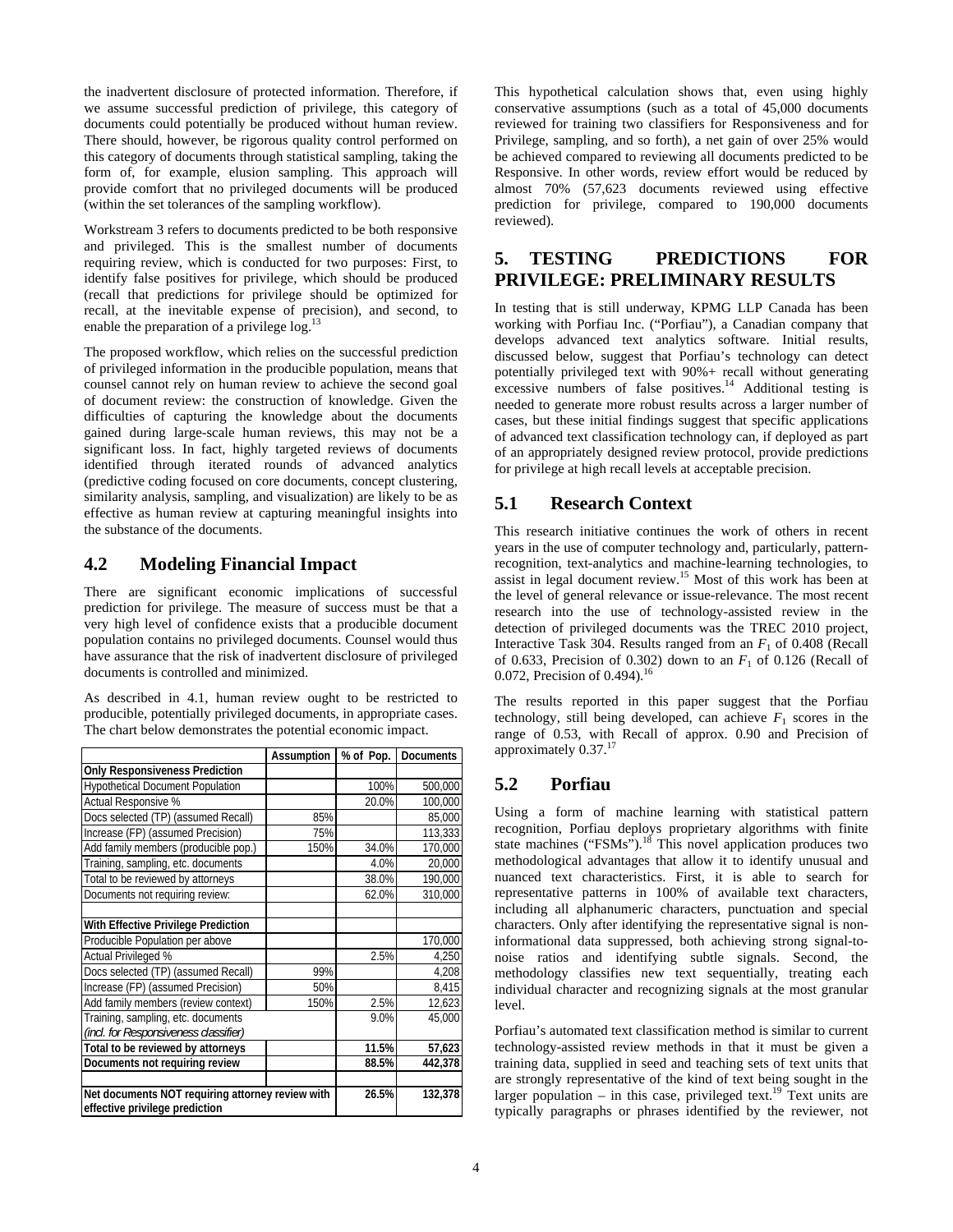entire documents. A selected "privileged document" is therefore more accurately described as a document containing one or more privileged text units.

## **5.3 The Origin of the Test**

The KPMG/Porfiau test worked with documents from two closed Canadian litigation matters. These two cases provided over 345,273 relevant documents. Of these, lawyers had marked a total of 1,572 documents as privileged. At this stage, "privileged" was accepted as meaning "text that a mid-level lawyer performing privilege review in a standard litigation context had deemed privileged." After being trained on a subset of lawyer-coded privileged documents, Porfiau successfully identified as privileged, within the dataset that had not been part of its training set, more than 90% of the documents that the lawyers had coded as privileged.

A review of the results revealed, however, that, at least in the eyes of a team member with over 12 years of experience as a document review lawyer on both the plaintiff and defendant side (the team's "lawyer-reviewer" or "LR"), many of the documents that the lawyers had deemed privileged were not privileged.<sup>20</sup> This was not merely a matter of business-confidential materials being deemed privileged; often the only indicator of potential privilege was a lawyer's name or a reference to a meeting. In many cases there was nothing remotely privileged about the document.

Meanwhile, the LR found many documents treated as Non Privileged by the review lawyers that were clearly privileged. In many of these cases, the classifier properly identified them as Privileged.

As a result, the team faced the following challenges:

- 1. To try to disprove the classifier's results, perhaps by finding that certain kinds of text content were causing spurious correlations;
- 2. Decide whether relying on the initial reviewers' decisions as the best available indicator of privileged content (the "gold standard") would prevent the tool from ever learning how to detect *true privilege*<sup>21</sup>; and
- 3. Find a way to detect truly privileged content regardless of how the initial reviewers coded the material.

The team thus shifted its focus from the initial question ("Can we find the same kind of text that human reviewers deemed privileged?") to the following exploratory questions:

- 1. Can we see what kind of text might have caused the human reviewers to misclassify something as privileged?
- 2. Can we eliminate this kind of text, as well as other kinds of text that might be causing erroneous and/or overly cautious coding in the lawyers' privilege review?
- 3. Can we identify and eliminate particular kinds of text that might be causing the tool itself to see privilege where there is none, or not to see it where it exists?

… and eventually to the following experimental challenge:

4. Can we develop a tool that is not fooled by *apparently but not actually* privileged text, detect truly "potentially privileged" text with a very high degree of recall, and not pull in too many false positives?

## **5.4 General Approach and Adaptations in Response to Findings**

Test phase I was aimed at determining if the automated classifier ("classifier") could, once trained on a sample of documents deemed privileged by law firm review attorneys, find in the larger review population all of the other documents that the lawyers had tagged as Privileged.

From a case comprising 213,224 documents (Case A), the team created a working dataset consisting of the complete text files from (a) 623 documents that review lawyers had identified as Privileged and (b) 12,450 documents that they considered non privileged.22 The 623 Privileged documents constituted the entirety of all such documents in the case; the 12,450 Non Privileged documents constituted approximately 5.9 % of all such documents in the case.

To build the classifiers that would find privileged documents, the team selected, judgmentally, two sets of data, each containing at least 200,000 characters: (1) Privileged ("P") and (2) Non Privileged ("NP"). Each of these was then split in two, to allow the team to create a pair of classifiers within the P and NP populations. This allowed for a cross-validation of each classifier against text from the same case that had not been used to teach that particular classifier. The initial phase looked at whether a classifier trained on text type "P" (privileged) could find other P text that wasn't part of its own teaching set. Classifier P1 was tested against text from P2, and *vice versa*; classifier NP1 (nonprivileged) was tested against text NP2, and *vice versa*.

| Text units      | used to build   | used to    | in text units   |
|-----------------|-----------------|------------|-----------------|
| from            | Classifier      | find       | from            |
| P1              | P1              | Privileged | P <sub>2</sub>  |
| P2              | P <sub>2</sub>  | Privileged | P <sub>1</sub>  |
| NP <sub>1</sub> | NP1             | Non        | NP <sub>2</sub> |
|                 |                 | Privileged |                 |
| NP <sub>2</sub> | NP <sub>2</sub> | Non        | NP <sub>1</sub> |
|                 |                 | Privileged |                 |

Initial results were in the range of 93-95% accuracy in matching the review lawyers' decisions.

Throughout the experiment, data analysis was performed by Porfiau personnel. All assessments of documents and text to make privilege determinations were by the LR.

The overall approach is similar to the iterative approach used in now-standard technology-assisted review (predictive coding) workflows,<sup>24</sup> although the team used more judgmental sampling and less statistical sampling to assess text units and identify those that were problematic and therefore in need of assessment.<sup>2</sup>

After these initial results (using the complete, document-level text files from Case A), the team collected and added to its analysis pool a set of files from a second case  $(Case B)^{26}$  By the time these Case B text units were added, the team had learned that the teaching sets would work more effectively if they consisted, not of entire document files, but of selected text strings strongly representative of Privilege and Non Privilege content.<sup>2</sup>

The following discussion summarizes lessons learned following Case A analysis, Case B analysis, and combined Case A+B analysis.28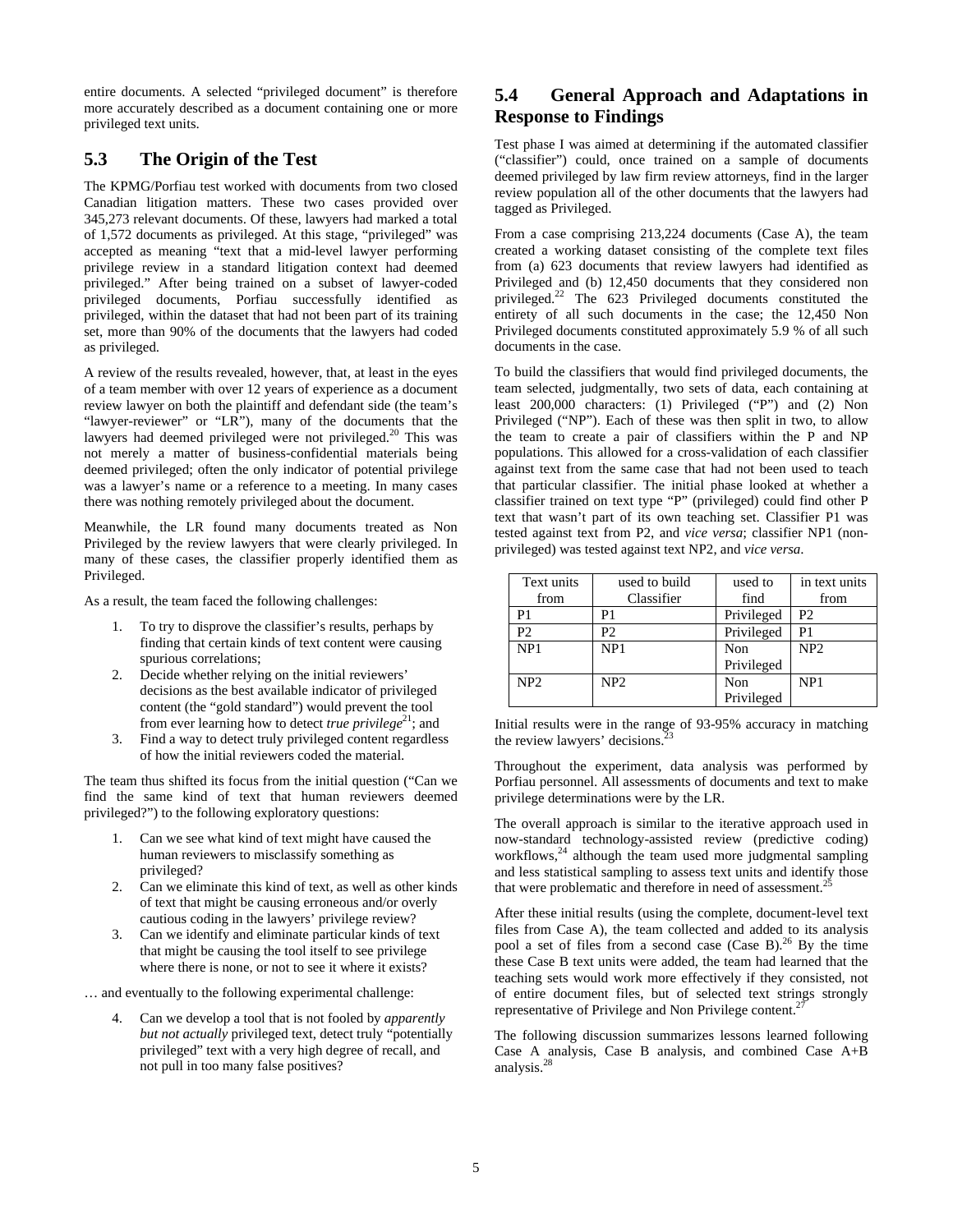#### *5.4.1 Some text units appeared in both seed sets*

The same text is often coded differently by different reviewers, even when the reviewers are working at full attention and with full awareness of the issues in the case and the relevant rules.<sup>29</sup> The team found evidence of such inconsistent coding: a reviewer coded a document Privileged and the same reviewer, later, or another reviewer, did not. The team found all such documents. The LR reviewed them, determined their correct status (P, NP), and selected from them text strings that appeared representative of potentially privileged information. Only these text strings were included in the appropriate teachings set.

#### *5.4.2 Initial reviewer decisions fell short of the gold standard*

During the review of initial results to identify spurious correlations and arbitrate the status of text units with contradictory coding, the LR discovered that many lawyer-determined Privileged documents were not in fact privileged, and could not be considered a gold standard. At the same, time, it became clear just how limited the privileged content in a document can be. To select candidates for teaching sets, it was necessary to isolate the most privileged content and discard the rest of the document.

## *5.4.3 Steps taken to cleanse the teaching-set populations*

The challenge of isolating high-quality, strong-signal text strings for use in teaching sets involved two related steps: First, the team developed scripts to identify various kinds of often-repeated text. The assumption here is that any text constituting a privileged communication or work product will, by its very nature, not be replicated across multiple documents.30 Common forms of repeated text include: email addresses; domain names; application header information (often extracted by processing tools); email signature blocks, boilerplate text such as "Confidentiality" addenda to emails; and embedded scripts, hyperlinks, attachment links and similar coding. These scripts brought the team close to isolating for analysis and possible use as teaching-set units only those strings of text that were written by the person who created the document or communication.<sup>31</sup> With much of the noise content removed, the remaining text (to be used in the teaching sets) was effectively the sub-strings of text that the team wanted to score. The second step was to develop scripts that allowed the classifier to generate scores at the phrase level.

While these steps are useful in enhancing the isolation of candidate text for inclusion in the teaching sets, they also allow for the words or phrases that score highest for potential privilege to be isolated within a document and brought forward for review, using a graphical user interface in which each phrase can be appropriately coded.

## *5.4.4 Special classes of documents that warrant separate workflow*

Most privilege reviews are aimed at finding privileged text that was written only once and whose author and recipient(s) never intended the text to be shared outside the scope of the privilege. In these communications, much of the language used is not clearly legal—at least, not denotatively so. However, many privilege reviews now rely at least to some extent, and even heavily, on keyword searches in which the keywords that are not attorney and

law firm names tend to be highly legal in their dictionary meaning: law, legal, lawsuit, law firm, plaintiff, defendant, damages, claim, appeal …. However, whether or not they are effective at finding important attorney-client emails, they are guaranteed to find a particular kind of document which, in its early phases, is most likely highly privileged but which, in its final phase, is *deliberately* made non-privileged. These are contracts and court filings. $32$  For this reason, sophisticated review teams have ways of identifying all contracts, draft contracts, filings, draft filings, reports of decisions, and similar documents so that they can be held back from standard relevance and privilege review. The Porfiau/KPMG team built a separate classifier to identify these kinds of documents so that they can be lifted out of the target population and handed over for special treatment.

#### *5.4.5 Whether to try to detect waiver*

The team drew a clear line between (1) the detection of the kind of text that is likely to be privileged by virtue of *the text itself* (its wording, its phrasing, its meaning, its content); and (2) the numerous extraneous reasons that exist other than in the words themselves for which privilege may not have in fact existed (there was a third party in the room) or may have been waived (the draft was later shared with a third party). The focus of the project was the detection within the text itself of the *kind* of meaning that *can* make a piece of text privileged. This has obvious practical consequences: metadata and other factors can be ignored during this phase of analysis but must be brought to bear, later or in tandem, as part of a rigorous review workflow.

#### **5.5 Rebuilding of Classifiers and Analysis of Full Population**

Using the trained and cleansed classifiers against the full population of 345,273 documents, the team identified a total of 2,823 text units as showing some level of privilege and a total of 8,724 as showing some level of non-privilege. They then selected a sample of 1,737 units from both populations, with the sampling weighted in favor of the privileged population. This sample of 1,737 documents was submitted for review by the LR to assess each text unit and determine whether it could be considered privileged.

#### *5.5.1 Assessment of results*

The results were queued up for review by the LR. The LR assessed the text units in a blind test which placed the text units in random order with no indication of how the manual reviewers or the classifier had coded them. Working without time pressure and for only a few hours at a time, the LR declared all 1,737 text units to be either Privileged or Non Privileged.33 The team treated the LR decisions as the "correct" privilege ruling against which the results of the original manual review and the automated review were to be measured.<sup>34</sup>

The following charts show the penultimate results for manual review versus the automated text classifier.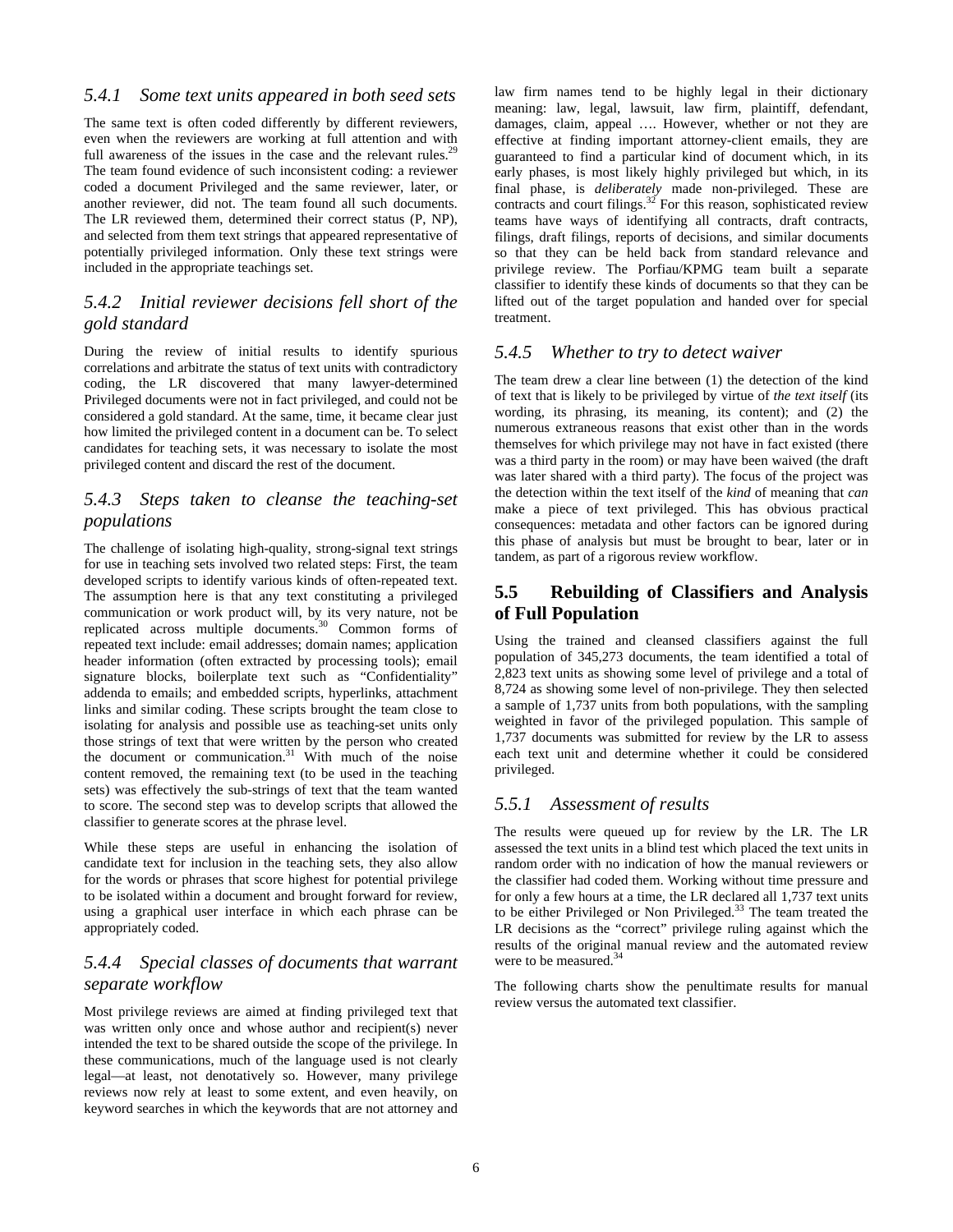#### **Lawyer / Manual Review**

(pre-adjustment)

|                     | Coded<br><b>Privileged</b> | <b>Coded Non</b><br><b>Privileged</b> |       |
|---------------------|----------------------------|---------------------------------------|-------|
| Privileged (LR)     | 239                        | 255                                   |       |
| Non Privileged (LR) | 369                        | 874                                   |       |
|                     |                            |                                       | 1 737 |

| Recall    | 48% |
|-----------|-----|
| Precision |     |
|           |     |

**Porfiau**  (pre-adjustment)

|                     | Coded<br><b>Privileged</b> | <b>Coded Non</b><br><b>Privileged</b> |  |
|---------------------|----------------------------|---------------------------------------|--|
| Privileged (LR)     | 444                        | 50                                    |  |
| Non Privileged (LR) | 616                        |                                       |  |
|                     |                            |                                       |  |

| Recall    | 0%  |
|-----------|-----|
| Precision | 42% |
|           |     |

### *5.5.2 Adjustment for possible source of bias*

The team recognized that, in the specific case of documents deemed Non Privileged by lawyers but identified as Privileged by the classifier, the lawyers may have originally detected privilege but then determined that privilege had been subsequently waived. In such a case, the classifier's detection of privilege could not be considered a correction of the case lawyer's decision—that is, as a successful retrieval of a privileged document that lawyers had missed. To assess the extent of this possibility, the team selected the 255 documents that had been tagged as non-privileged in the manual review but identified as privileged by the automated classifier. These documents were reassessed by the LR with the benefit of the full document, associated metadata, distribution lists and family group relationships.

Of the 255 documents, 85 did contain potentially privileged text but any such privilege had been vitiated or waived. The team adopted the conservative approach and restated the results as if these 85 documents had never existed (i.e. they were entirely suppressed from the assessment process). Thus the number of privileged documents in the LR results decreased by 85 to 409, and the number of privileged documents "missed" in manual review dropped by 85 to 170. The adjusted results for classifieridentified documents became 370 for privileged and 616 for nonprivileged.

# **Lawyer / Manual Review**

(post-adjustment)

|                     | Coded<br><b>Privileged</b> | <b>Coded Non</b><br><b>Privileged</b> |  |
|---------------------|----------------------------|---------------------------------------|--|
| Privileged (LR)     | 239                        | 170                                   |  |
| Non Privileged (LR) | 369                        | 374                                   |  |
|                     |                            |                                       |  |

| Recall    | 58% |
|-----------|-----|
| Precision |     |
|           |     |

**Porfiau**  (post-adjustment)

|                     | Coded<br><b>Privileged</b> | <b>Coded Non</b><br>Privileged |  |
|---------------------|----------------------------|--------------------------------|--|
| Privileged (LR)     | 370                        | 39                             |  |
| Non Privileged (LR) | 616                        |                                |  |
|                     |                            |                                |  |

| Recall    | 1% |
|-----------|----|
| Precision | i% |
|           |    |

With these adjusted results, the Porfiau classifier recall rate remains at 90% and the lawyers' recall rate rises from 48% to 58%.

#### **5.6. CONCLUSION**

The identification of privileged documents using machinelearning technology presents several challenges. Given the high stakes of inadvertent disclosure of privileged information in US legal proceedings, significant economic benefits will accrue to the successful prediction for privilege. The KPMG/Porfiau team tested advanced text classification techniques to retrieve privileged information in eDiscovery cases. Additional tests are in progress. The preliminary results are encouraging and indicate that it should be possible to improve the identification of privileged text using automated means as part of a well-planned and managed review protocol, thus significantly improving the efficiency and reliability of the privilege review process.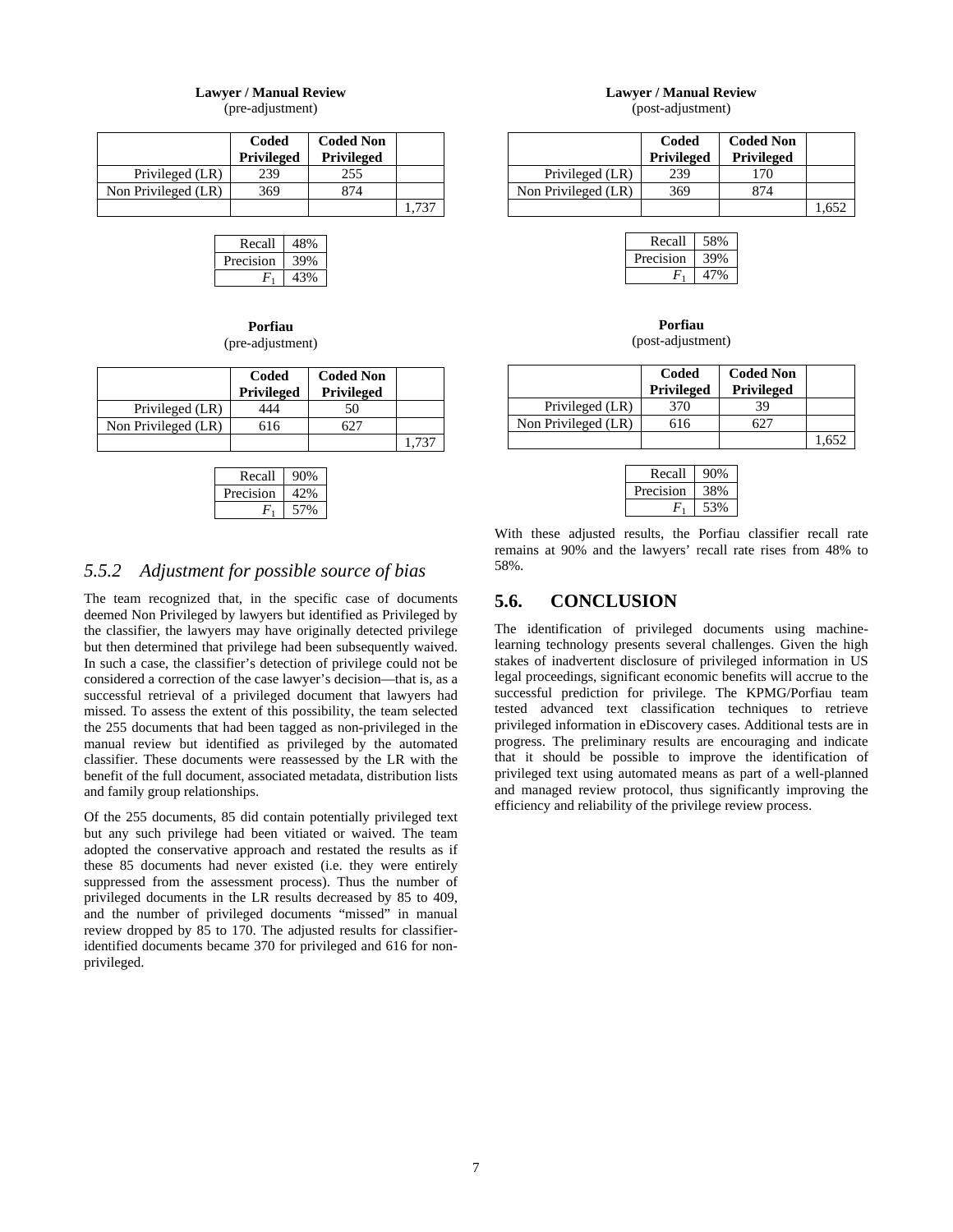## **7. APPENDIX I: WHAT IS PRIVILEGED INFORMATION UNDER U.S. LAW AND WHY IS IT HARD TO FIND?**

#### **1. Types of Privilege**

The determination whether a document may be withheld on the basis of privilege can be nuanced and subtle. There are two relevant types of "privilege":

#### *1.1 Attorney-client privilege*

Attorney Client Privilege (ACP) protects confidential communications between privileged persons (most often a client and his or her attorney) for the purpose of seeking or giving legal advice.<sup>35</sup> In the context of eDiscovery, the documents subject to ACP are typically communications between privileged persons. Assuming that the client is a corporation or similar legal entity, the privileged communication may be between the client's employees and the client's attorneys (including the attorneys' agents), between the client's attorneys, between the client's employees, or between the client's attorney and an expert retained by the client to assist in understanding information so that legal advice can be given.

In addition, the communication must be for the purpose of seeking or giving legal advice. Communications from an attorney to his or her client are therefore not privileged if they deal with matters other than legal advice, and neither are requests from the client to an attorney requesting information other than legal advice. The fact that legal advice was sought or rendered is itself not privileged. There are a significant number of cases in U.S. jurisdictions dealing with the reach and scope of the privilege, and variations can be observed in practice in how U.S. attorneys interpret the law. This leads to a degree of ambiguity and uncertainty in the identification of privilege.

#### *1.2 Attorney work product doctrine*

The attorney work product doctrine protects materials prepared by a client or for a client by its representatives (such as attorneys, consultants, or agents), if the materials were prepared in anticipation of litigation. $36$  The doctrine grants immunity from discovery that is potentially broader than the attorney-client privilege, because it goes beyond the attorney-client relationship. Examples of work product are a memorandum drawn up by an attorney containing a summary of facts or plans on how to conduct a trial, or a report prepared by a consulting expert to aid understanding facts related to an anticipated litigation. Disclosure to third parties leads to a loss of the immunity granted by the attorney work product doctrine only if the document is voluntarily or intentionally disclosed to an adverse party. As there is for attorney-client privilege, there is variation in how counsel applies the doctrine in specific cases.

#### **2. Risks of Inadvertent Disclosure**

The identification of privilege is a high-stakes part of eDiscovery for two reasons. First, disclosure, even inadvertent disclosure, can lead to a waiver of privilege. The waiver can be limited to the disclosed document, or can extend to the subject matter of the document. If subject-matter waiver occurs, all documents dealing with the same subject matter (and not otherwise privileged) must be turned over to the other side in discovery and may be used by

the other side as evidence. Waiver typically extends beyond the litigants in the case where the waiver occurred and formerly privileged documents become discoverable in other cases.

#### *2.1 Subject matter waiver and claw-backs*

While any waiver is potentially damaging in litigation, subjectmatter waiver is particularly dreaded by U.S. litigants. Rules about when inadvertent disclosure leads to subject-matter waiver differ from jurisdiction to jurisdiction. A rule enacted in 2006 governs the question in federal courts, and grants some specific and beneficial protections, by allowing parties to enter into a court-sanctioned agreement to "claw back" inadvertently disclosed privileged documents and prevent subject-matter waiver (Fed. R. Evidence 502). A court order may also prevent inadvertent disclosure from waiving privilege for other proceedings (F.R.E. 502(d)).

Rule 502 is specifically designed to address the challenges of identifying privilege, and the cost associated with privilege review. The Rule's purpose of limiting the burden of privilege review is addressed in the notes as follows:

> [Rule 502] responds to the widespread complaint that litigation costs necessary to protect against waiver of attorney-client privilege or work product have become prohibitive due to the concern that any disclosure (however innocent or minimal) will operate as a subject matter waiver of all protected communications or information. This concern is especially troubling in cases involving electronic discovery. See, e.g., Hopson v. City of Baltimore, 232 F.R.D. 228, 244 (D.Md. 2005) (electronic discovery may encompass "millions of documents" and to insist upon "record-by-record preproduction privilege review, on pain of subject matter waiver, would impose upon parties costs of production that bear no proportionality to what is at stake in the litigation"). $37$

In practice, entering into claw-back agreements in litigation has become routine, but Rule 502 has not led to a marked reduction in the effort litigants devote to the identification of privilege, partially because of some uncertainty around the application of Rule 502, and because even with the protections of Rule 502, the disclosure of privileged documents may be harmful in litigation.

## *2.2 Privileged document waiver*

The second reason the stakes around privilege review are high is that, quite apart from questions of subject-matter waiver and clawbacks, knowledge of privileged documents may give the opposing side an advantage in litigation. For example, a privileged document may lay out an attorney's assessment of the chances of success in litigation, weaknesses in the client's case, unfavorable case law, litigation strategy and the arguments to be relied on at various points in the litigation.

A privileged document may also induce an attorney to go digging deeper into non-privileged documents, where otherwise he or she might not have. While U.S. civil procedure is designed to eliminate surprises and gamesmanship in litigation, in an adversarial system knowledge of the other lawyer's mind confers an advantage. This point is implicitly acknowledged by the existence of attorney-client privilege, which aims at permitting client and attorney to communicate freely and confidentially.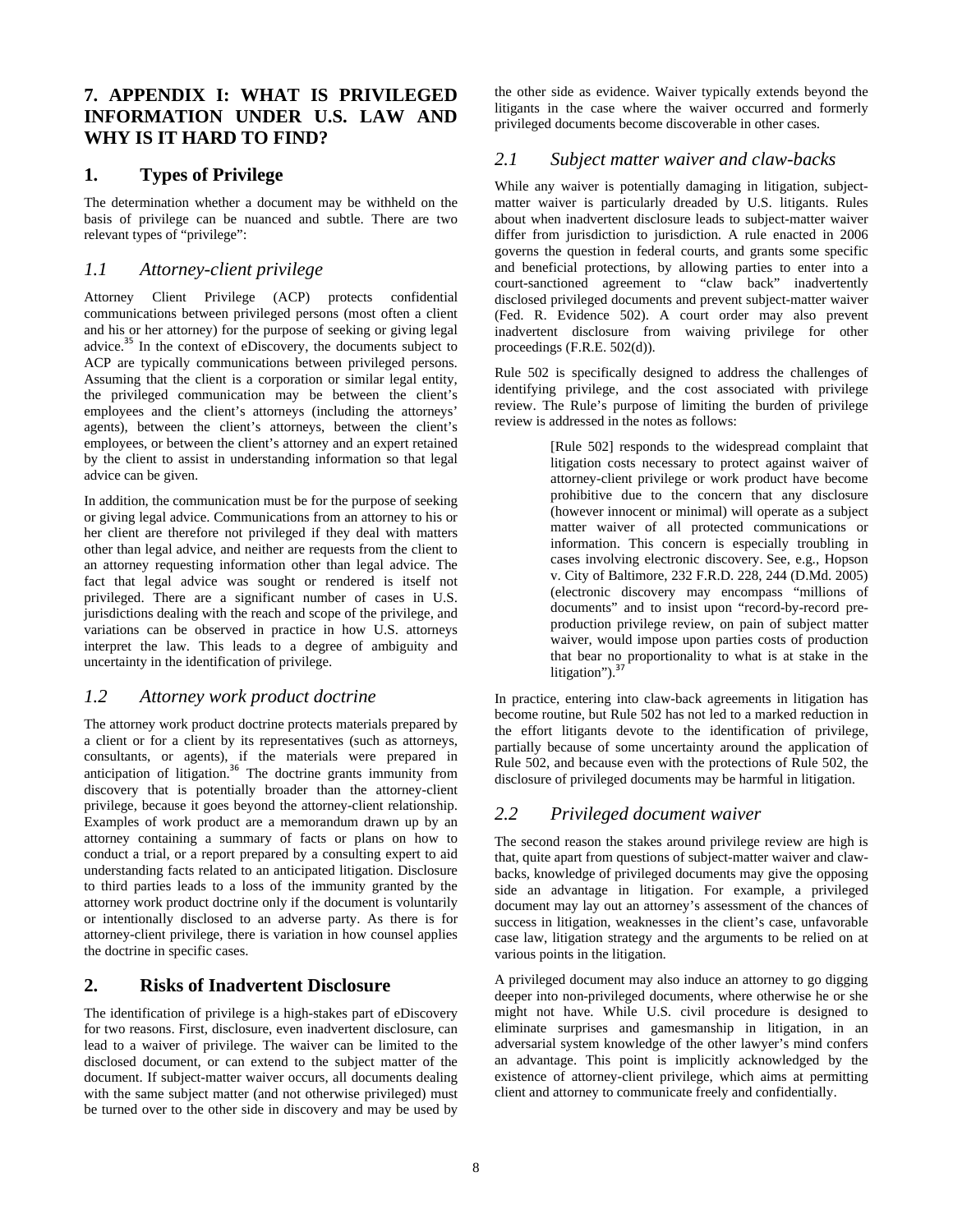## *2.3 Can't un-ring the bell*

This second concern is commonly referred to with the phrase: "You cannot un-ring the bell." The important point here is that even if Rule 502 and comparable state or common law rules worked perfectly, the full and effective protection of privileged information would still be desirable. At least some of the privileged documents in a case will go specifically to the core of the matter being litigated and the other side should have no access to them, even temporarily. On the other hand, there tend to be privileged documents that are ultimately meaningless to the matter being litigated, and for these documents procedural protections offered by Rule 502 and similar will be sufficient.

To further put privilege review in context, it can be contrasted with review for responsiveness. The stakes in responsiveness review are significantly lower than they are for privilege review. The determination of responsiveness tends to be easier—it is a factual determination that in the paper days was routinely delegated to paralegals. Determining that a document may be withheld on a claim of privilege, however, is a legal determination reserved to counsel, and it can be a complex, nuanced decision. In practice this means that human privilege review tends to be more time-consuming than responsiveness review.

Privilege review is also more costly; rates reported for responsiveness review are often \$110 and \$175 per hour for less expensive first-pass attorneys, while privilege review can run between \$225 and \$300 (and often more) for second-pass lawyers.<sup>38</sup> Privilege review is the most expensive part of discovery. Reported estimates are of  $\frac{$9^{39} \text{ or } \text{more}}{99}$  or more per privileged document. In a document population of 500,000 documents at an expected prevalence of 5.0% documents requiring review for privilege (in a second phase after general review), privilege review alone would therefore cost about \$225,000.

There is also a practical distinction between responsiveness and privilege review: While a party may face sanctions for failing to produce responsive documents, the other side tends not to be aware of documents that were not produced to it (which is why U.S. eDiscovery requests tend to be broad). It is only in unusual circumstances therefore that failure to produce a responsive document because of simple reviewer error leads to sanctions for the producing party.

## **3. Current Approaches to Privilege Review**

In practice, sophisticated document review projects will rely on four lines of attack to identify privilege during human review.

#### *3.1 Boolean search terms indicating privileged content*

These are search terms designed to retrieve passages in documents that request or render legal advice. Terms commonly included are "law, legal, investigation, court, privileged, confidential, complaint, plaintiff, defendant, regulatory, attorney, draft" and so forth. These search terms tend to perform poorly both in terms of recall and precision. As an example, the term "confidential" tends to show very low precision. It is therefore often omitted or restricted to the phrase "privileged AND confidential," a designation often used by attorneys to signal privileged content. The phrase, however, is widely overused and often appears in email footers indiscriminately attached to all communications.

Although indexing engines can now remove such "boilerplate" text from the index, generally, Boolean search terms of this type are regarded as necessary but clearly insufficient.

### *3.2 Boolean search terms indicating privileged persons*

Attorney client privilege requires a confidential communication between privileged persons, typically an attorney and his or her client (and their agents). An additional group of search terms is used that contains attorneys' names, of both in-house and outside counsel. The list is often supplemented with URLs for law firms. In practice, the two types of search terms are often combined. Since documents are not privileged simply because they were sent to or by attorneys, search terms indicating potentially privileged persons also tend to show very low precision scores.

#### *3.3 Iteration of Boolean search terms*

As more information becomes known about the case and privileged documents in the corpus, search terms are iterated and continually improved. There are two main strategies: the first is to add substantive terms indicative of privileged documents in the corpus. For example, in an antitrust case these might be "antitrust", "monopoly" or "dominant." The second strategy lies in refining the search terms to improve precision. For example, the optimal search might be for "[name of counsel AND antitrust]" to stop news stories that mention antitrust from being returned. Significant experience and skill is required to optimize Boolean search terms in this manner.

#### *3.4 Advanced Analytics and Quality Control*

The final line of attack to identify privilege is the use of advanced analytic technologies offered by state-of-the-art eDiscovery tools. For example, concept clustering permits attorneys to use unsupervised learning techniques to review documents that are similar to documents already identified as privileged, but that did not hit on search terms. A vital step here is quality control both of the search term results (for example, using statistical sampling<sup>40</sup>) and of the human review of potentially privileged documents. This quality control step should use all advanced techniques, including clustering, visualization, sampling, similarity analysis and hash-based de-duplication, thread analysis for email, and social-network data (that is, to/from metadata).

#### **8. ENDNOTES**

1

<sup>1</sup> RAND Institute for Civil Justice publication: Where the Money Goes; Understanding Litigant Expenditures for Producing Electronic Discovery, 2012; page xiv.

2 Grossman, M. R. & Cormack, G.V. 2011. Technology-Assisted Review in E-Discovery Can Be More Effective and More Efficient Than Exhaustive Manual Review, XVII RICH. J.L. & TECH. 11 (2011). http://jolt.richmond.edu/v17i3/article11.pdf. 3

<sup>3</sup> Cormack, G.V., Grossman, M.R., Hedin, B., Oard, D.W. 2011. Overview of the TREC 2010 Legal Track, 23. http://trec.nist.gov/pubs/trec19/papers/LEGAL10.OVERVIEW.pd

 $5$  The Sedona Conference, The Sedona Conference Commentary on Achieving Quality in the E-Discovery Process, 10 SEDONA

f  $\frac{4}{5}$ *Ibid*, 35.<br> $\frac{5}{5}$  The Sed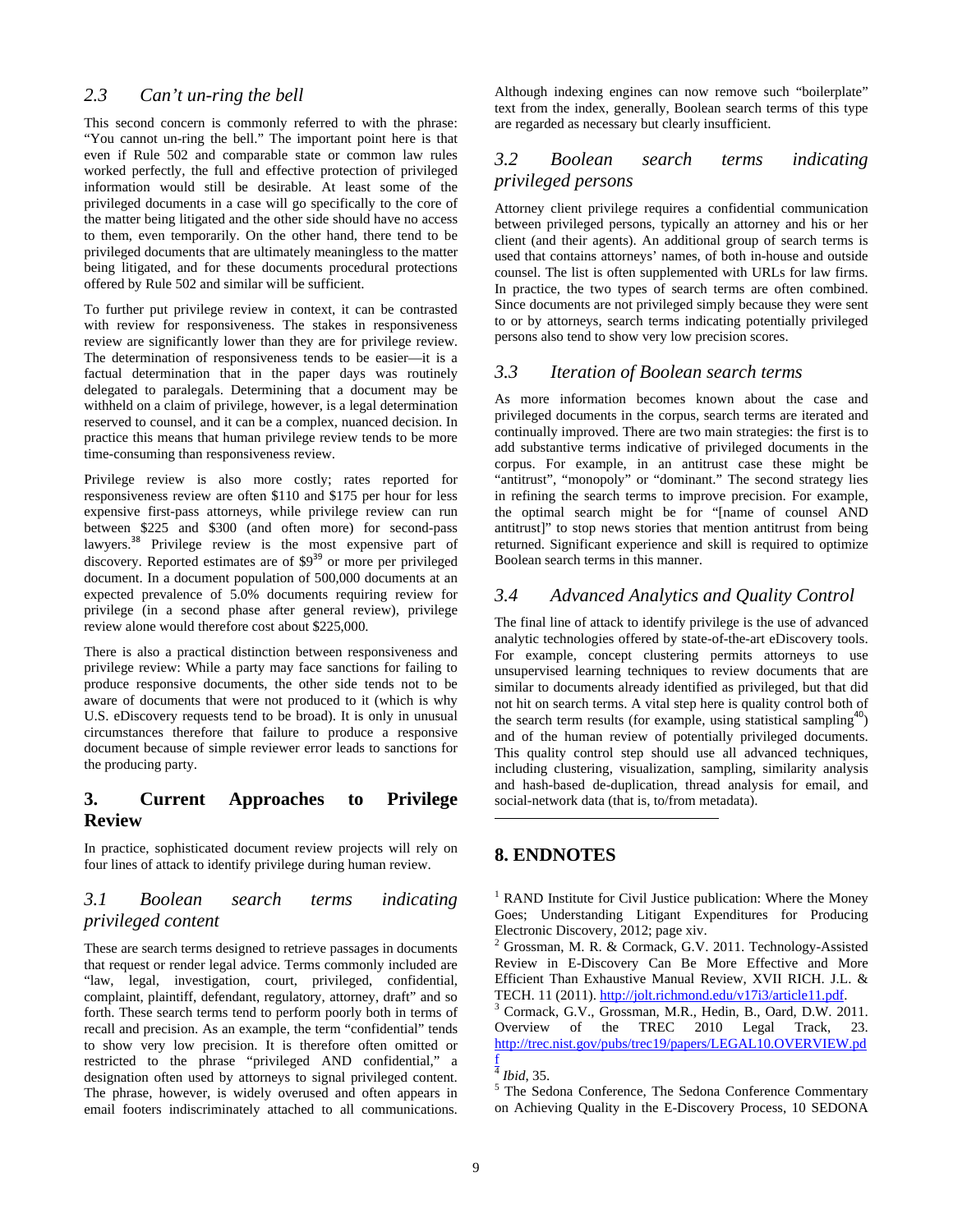$\overline{a}$ CONF. J. 299, 302 (2009), as quoted in Baron, J.R. 2011. Law in the Age of Exabytes: Some Further Thoughts on 'Information Inflation' and Current Issues in E-Discovery Search, XVII RICH. J.L. & TECH. 9 (2011). http://jolt.richmond.edu/v17i3/article9.pdf

6 Here and elsewhere in this article, the term "privilege" generally refers to both the attorney-client privilege and the work product doctrine.

 $7$  KPMG selected a judgmental sample of 51 hosted document repositories which included more than 27 million documents and ranging in size from 4,417,957 to 4,231 documents. These repositories represent a wide variety of industries and matters including civil litigation and investigations dating from 2007 to the present. The following table summarizes the sampled repositories and the aggregate numbers of documents by general category. Please note that review strategies and coding instructions vary from engagement to engagement, and that these numbers were not normalized to account for differences between matters.

| Total Documents (51 engagements) | 27,785,549 |
|----------------------------------|------------|
| <b>Total Review Corpus</b>       | 13,796,558 |
| Documents marked Responsive      | 2,705,977  |
| Documents marked Privileged      | 316,123    |
| Reviewed to Responsive Ratio     | 19.61%     |
| Privileged to Responsive Ratio   | 11.68%     |
| Privileged to Reviewed Ratio     | 2.299      |

<sup>8</sup> In KPMG's 2011 paper: "Software-assisted document review: An ROI your GC can appreciate," we determined that software assisted review achieved consistently higher recall than multistage human review on three out of three matters tested, comprising more than one-hundred thousand documents. And, in preliminary tests of advanced document analytics technology that was applied to two previously manually coded privileged document sets, the analytical technology was significantly, (almost 50%) better at identifying privileged text than the human reviewers. This improvement may not, however, be sufficient in practice to rely on privilege predictions.<br><sup>9</sup> Whether this is an *effective* backston.

 Whether this is an *effective* backstop depends on the expected error rate for human review.

<sup>10</sup> There are other types of document families, for example, a word-processing document with embedded objects. Such document families tend to be artifacts of data processing.

Despite some differing preferences among law firms, the generally preferred approach in eDiscovery document review is to make coding decisions per document, whether an email, attachment, or loose file, rather than by document family, and to rely on family-relationship metadata to construct the final production set. Predictive coding solutions currently available are implemented to work on a document-by-document level (and not family-by-family), and therefore fit well into the workflow.

<sup>12</sup> Privileged documents are likely to exist among the nonresponsive documents, but unless producible as family members of responsive documents, their review for privilege is not required since these documents will not be produced.

 $^{13}$  A privilege log lists all documents withheld on the basis of privilege, lists relevant meta data (author, recipient, etc.), and must identify the subject matter of the communication as well as basis for the claim of privilege. *See*, for example, F.R.C.P  $26(b)(5)(A)$ .

 $\overline{a}$ <sup>14</sup> The Porfiau/KPMG team is working to develop an approach to privilege detection with a very high degree of recall for usergenerated text strings that are neither boilerplate nor legaldocument legalese, but that are likely to be privileged in any litigation—without addressing whether such privilege was later waived or vitiated.

<sup>15</sup> Landmark papers in this field include Grossman & Cormack, "Technology-Assisted Review," *supra* note 2; Cormack et al.,

<sup>16</sup> See Cormack et al., "Overview," at 35. <sup>17</sup> For the TREC 304 task, the participants assessing attorneyclient privilege were given only communications, while, for the assessment of work product, they were assured that the documents being reviewed were material to the litigation. These screening steps allowed the reviewers to focus on the words themselves and ignore extraneous factors. In the Porfiau experiment described here, there was no culling or categorization by communication/ non-communication andthe documents used in the Porfiau analysis had not been deemed Relevant by review attorneys.

<sup>18</sup> The technology needed to build the FSMs used in this study is not public domain; it is owned by Porfiau. Notwithstanding this, it is possible, for testing or academic purposes to have FSMs built to recognize a given sample of text. This is a web service offered under http://www.porfiau.com to allow the general community to test and experiment with this technology.

19 In this paper, "seed" set refers to the text units used in the first round of analysis and "teaching" set refers to the more-refined collections of text units used in later rounds of analysis. 20 The LR is a KPMG manager with a Canadian law degree and

several years of experience as a document review attorney in the United States, on both the defense and the plaintiff side. Although overall he applied a strict standard when assessing privilege (with the instincts of a plaintiffs' attorney looking at a defendant's privilege log), he erred on the side of finding privilege (agreeing with the initial reviewer's privilege call) whenever there was a colorable case to be made for a claim of privilege or at least for seeking a second opinion. Text discussing business-sensitive material, misdeeds or embarrassing facts was not treated as privileged, nor was text merely evidencing that a request for legal advice had been made or that a legal discussion was going to occur.

<sup>21</sup> As in Grossman & Cormack, "Technology-Assisted Review," *supra* note 2, relevance calls of junior reviewers were compared to (a) the relevance calls of a team using predictive-coding technology *and to* (b) the decisions of a subject-matter expert or topic authority. Thus the predictive-coding tools were not assessed on whether they successfully predicted what the first human reviewer did; they were assessed on whether they predicted the subject-matter expert's decision. This decision is the standard against which both the first reviewers and the tools were  $\frac{J}{22}$  =

<sup>2</sup> The word "considered" is deliberate. Documents referred to in this paper as "Non Privileged" are those documents that were *not affirmatively coded by a reviewer as Privileged*. Privilege review is usually restricted to documents retrieved by Boolean searches. It is therefore typically inaccurate to suggest that a "Non Privileged" document was *declared by a reviewer* to be Non Privileged; rather it has simply not been declared Privileged. Thus, the document is "considered" Non Privileged.

 $23$  Measured as follows: For any 100 documents that the lawyers had coded "Privileged" but which the classifier had not been given to train on, 93 to 95 of them were coded by the classifier as